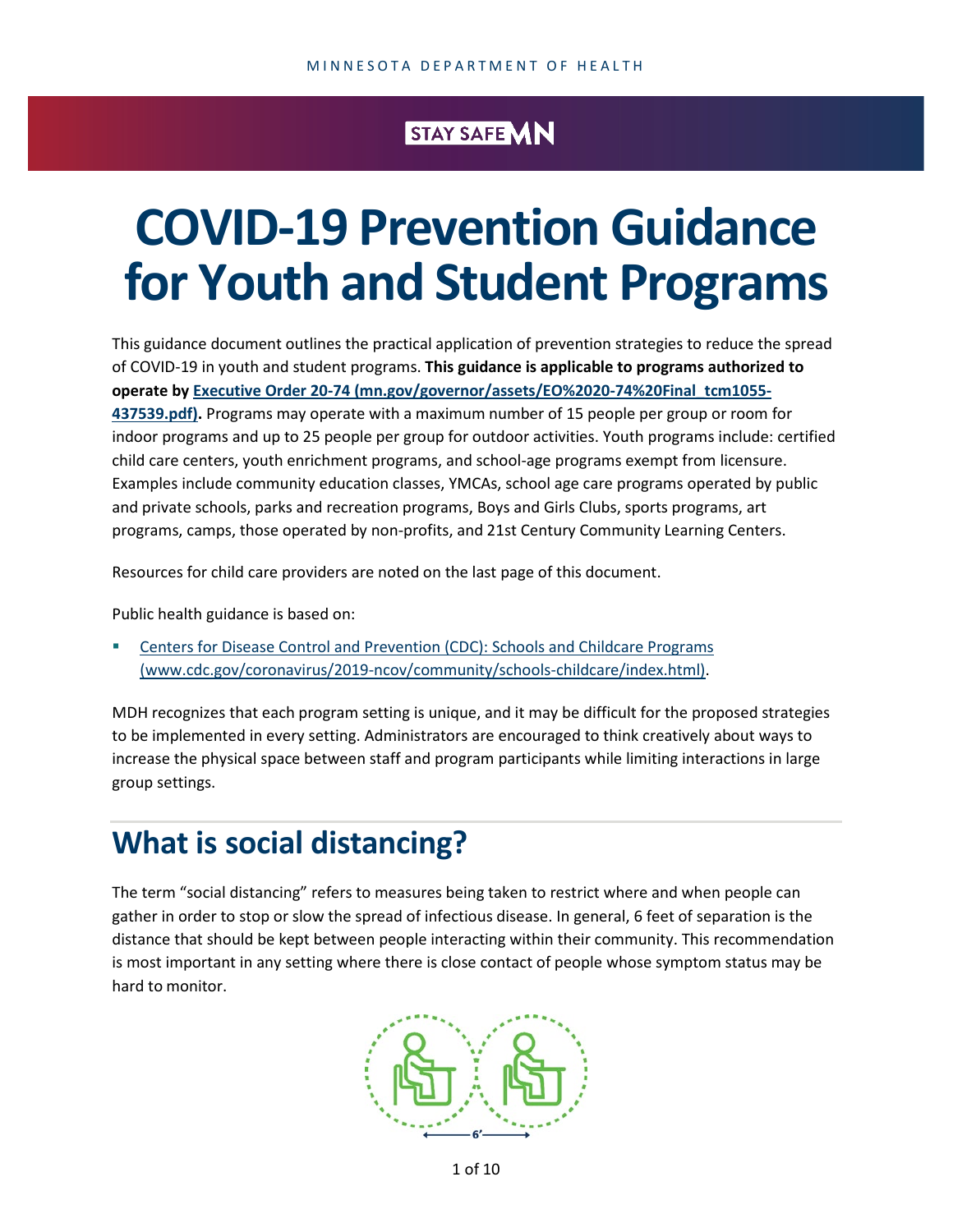Small, closed groups that serve a consistent set of participants and staff offer the opportunity to more closely control the environment through monitoring of symptoms and adherence to policies for people who are ill. Additionally, staff can build routines for participants to wash hands upon entering and leaving the classroom or program space, and create regular cleaning practices for frequently used items such as desks, program equipment, writing utensils, and other programmatic materials. Social distancing guidance will support a **3-foot radius** around each participant, resulting in a 6-foot total distance between any two people.

#### **Have a plan and prepare**

- CDC and MDH recommends that all youth and student serving programs identify program coordinators who are responsible for COVID-19 issues and preventive activities.
- Develop and implement a COVID-19 Preparedness Plan in accordance with state guidance. Plan templates are available at [StaySafeMN: Stay Safe Guidance for All Business Entities](https://staysafe.mn.gov/industry-guidance/all-businesses.jsp)  [\(staysafe.mn.gov/industry-guidance/all-businesses.jsp\).](https://staysafe.mn.gov/industry-guidance/all-businesses.jsp)
- **Programs should communicate with families prior to sessions beginning to set expectations for** program participation. Communication should include what strategies will be implemented to mitigate the risk of COVID-19 exposure in the program community, and acknowledge that strategies may change if the level of community transmission increases to the point where programming must be disrupted.
- Families should understand what actions they need to take should their child become symptomatic or be exposed to COVID-19 while participating inprogramming.

#### **Promote a safe program environment**

- Adapt practices to allow physical distancing of at least 6 feet whenever possible.
- Within the program, create consistent groupings of the same staff, volunteers, and participants. The maximum number of participants per group would be dependent upon the location of the activity, with a maximum number of 15 people per group or room for indoor activities and up to 25 people per group for outdoor activities. Organizations should not feel pressured to go up to 25 people in the outdoor settings, taking time to feel comfortable about bringing kids together is the first priority.
- Whenever possible, implement programming that refrains from intermixing groups. If intermixing of groups is necessary, limit the number of groups that intermix and keep records of staff, volunteers, and participants that intermix.
- Have a plan for back-up staffing in case a staff member or volunteer becomes ill during the day/program.
- Wherever possible, hold activities outdoors and encourage participants to spreadout.
- If social distancing cannot be adhered to for some activities, cancel the activity.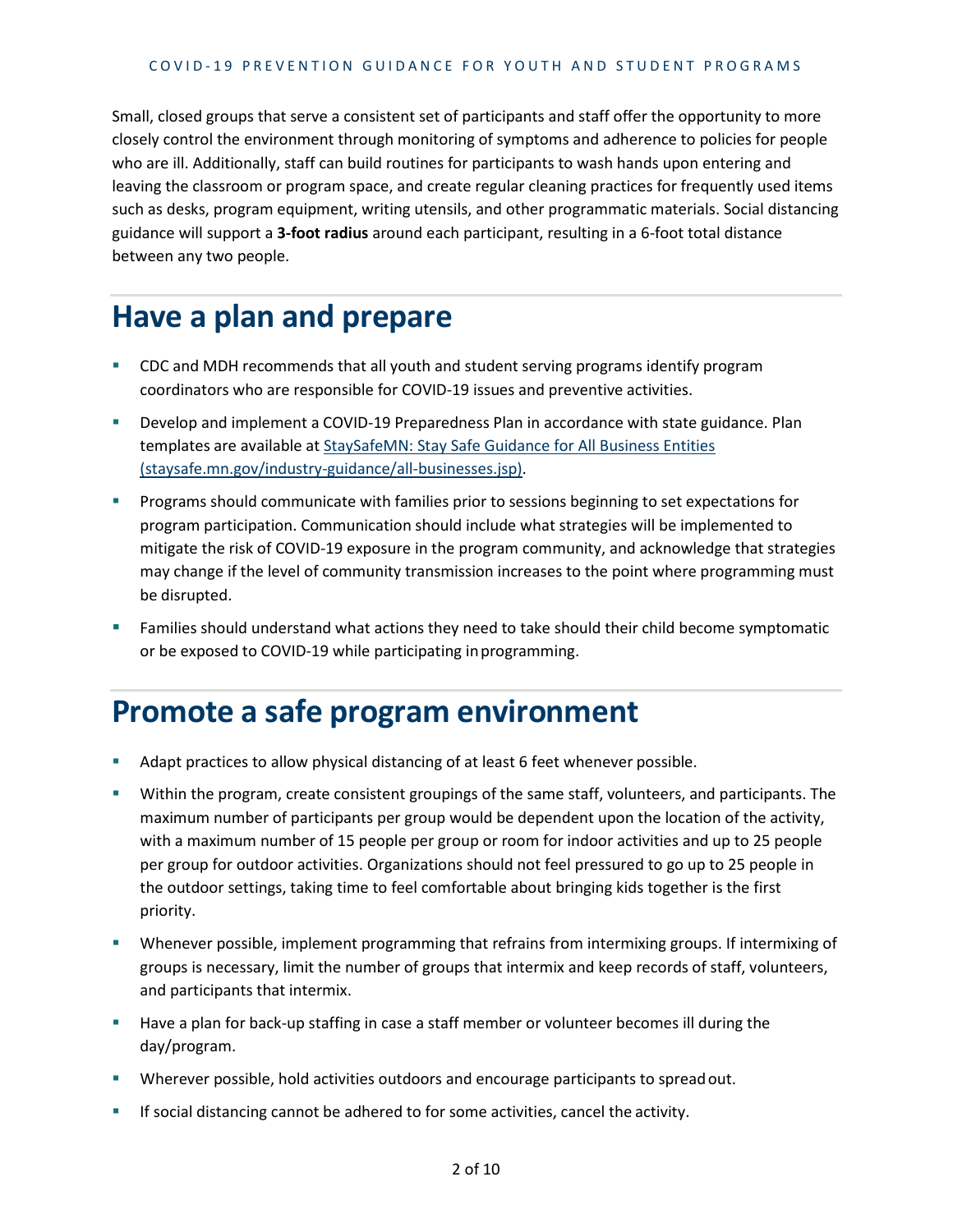- Avoid having areas easily accessible that would allow staff, volunteers, or participants to easily congregate in a limited space.
- **Reduce the number of people on transportation buses to allow them to spread out. Consider using** visual cues to illustrate where participants may sit to adhere to social distancing.

#### **Maintain safe program spaces**

- Modify programs where participants are likely to be in very close contact.
	- **Bring in specialist staff (e.g., music, art, physical education) to individual classrooms or** program spaces versus rotating all kids through a shared space that is not able to be cleaned with each new participant introduction.
	- **•** Weather permitting, hold specialist lessons outside and encourage participants to spread out. Consider using visual cues to demonstrate physical spacing.
- **Follow MDH's Music Activities and Performances During COVID-19** (www.health.state.mn.us/diseases/coronavirus/musicguide.pdf). This guidance should be followed for all music related activities including voice and musical instrument lessons, choir, bands, and orchestra.
- **Rearrange desks and common seating spaces to maximize the space between participants.** 
	- Turn desks to face in the same direction (rather than facing each other) to reduce transmission caused from virus-containing droplets (e.g., from talking, coughing, sneezing).
	- **Consider using visual aids (e.g., painter's tape, stickers) to illustrate traffic flow and** appropriate spacing to support social distancing.
- Avoid community supplies when possible.
	- **If shared supplies are necessary, consider using designated bins for clean and used supplies.** Community supplies are considered high-touch and should be cleanedfrequently.
	- Do not share equipment between staff, volunteers, and participants when possible.
		- For example, consider designating paddles or tennis rackets to participants or asking families to send them with participants whenever feasible.
	- **Clean high touch surfaces between different groups.**
- Consider ways to accommodate the needs of children and families at risk for serious illness from COVID-19.
	- **Honor requests of parents who may have concerns about their children attending the** program due to underlying medical conditions of those in their home.
	- **•** Offer staff who cannot be at work due to their own high-risk conditions alternatives for working.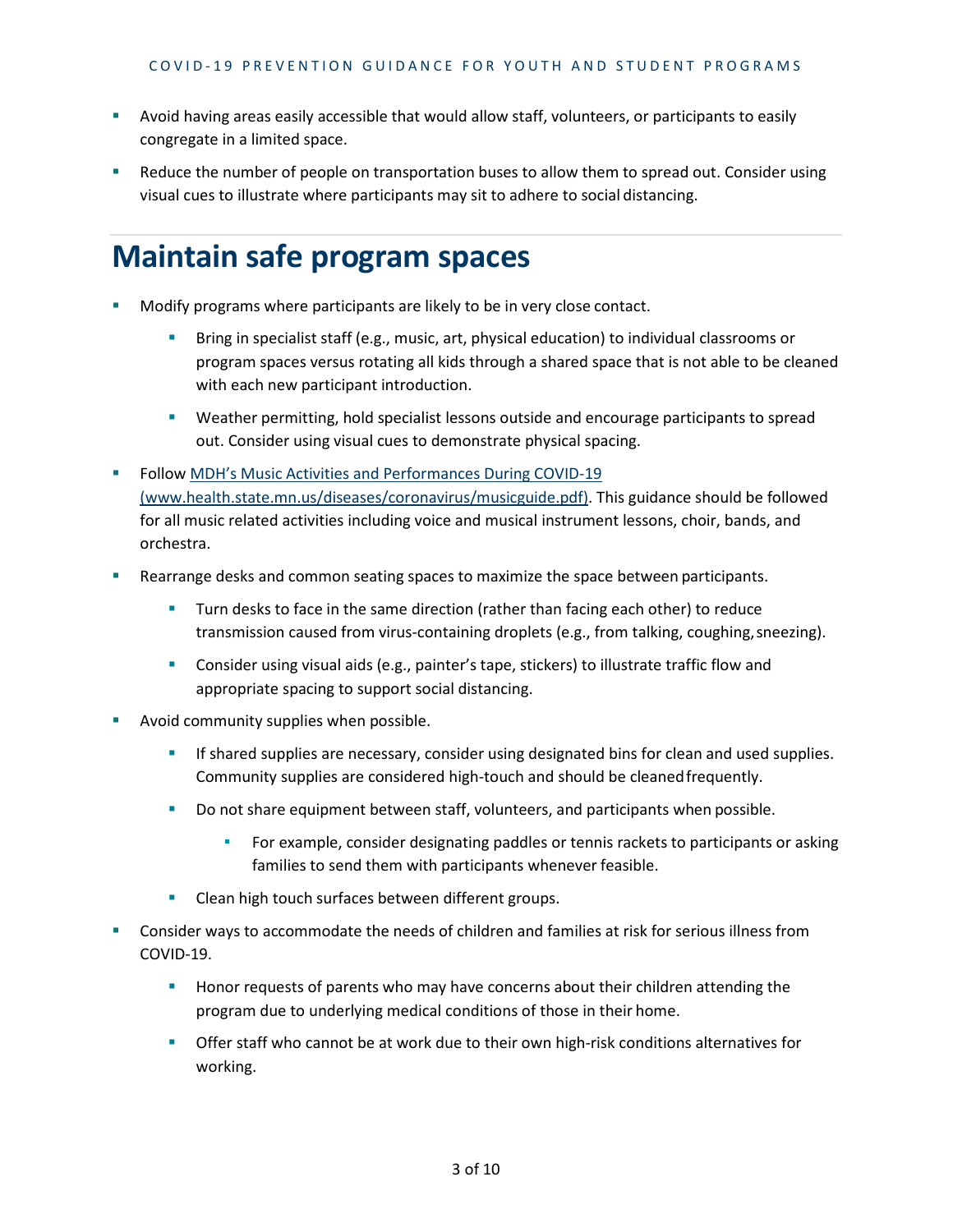The CDC lists underlying medical conditions that may increase the risk of serious COVID-19 for people of any age: [Groups at Higher Risk for Severe Illness](https://www.cdc.gov/coronavirus/2019-ncov/need-extra-precautions/groups-at-higher-risk.html)  [\(www.cdc.gov/coronavirus/2019-](https://www.cdc.gov/coronavirus/2019-ncov/need-extra-precautions/groups-at-higher-risk.html) [ncov/need-extra-precautions/groups-at-higher-risk.html\).](https://www.cdc.gov/coronavirus/2019-ncov/need-extra-precautions/groups-at-higher-risk.html)

## **Require face coverings**

In general, as of July 25, 2020, people in Minnesota are required to wear a face covering in all public indoor spaces and indoor businesses, per Executive Order 20-81.

- **The Executive Order's face covering requirement does not apply to children 5 years old and younger** and does not require wearing a face covering when a person is unable to tolerate wearing a face covering because of a medical condition, mental health condition, or disability.
- Children 2 years old and younger should never wear face coverings.
- The Executive Order allows people to temporarily remove face coverings in certain circumstances, provided that social distancing is maintained, including:
	- **When eating or drinking.**
	- When swimming or participating in another activity that would get the face covering wet (a face covering should never be worn in the water or when wet).
	- When participating in an organized sport or other physical activity when the level of exertion would make it difficult to wear a face covering.
	- When communicating with a person who is deaf or hearing impaired or has a disability, medical condition, or mental health condition that makes communication with a face covering difficult.
	- When performing or public speaking, or playing an instrument that cannot be played with a face covering.
	- When staff are working alone, including when alone in an office, a room, a cubicle with walls that are higher than face level, a vehicle, or an enclosed or separated work area.
	- **When sleeping or going to sleep.**

Child care settings are subject to their own unique requirements and recommendations, and more detail about these requirements and recommendations can be found in the Executive Order [\(Executive Orders](https://mn.gov/governor/news/executiveorders.jsp)  [from Governor Walz: mn.gov/governor/news/executiveorders.jsp\)](https://mn.gov/governor/news/executiveorders.jsp) and [Masking Recommendations for](https://www.health.state.mn.us/diseases/coronavirus/schools/masks.html)  [Child Care \(www.health.state.mn.us/diseases/coronavirus/schools/masks.html\).](https://www.health.state.mn.us/diseases/coronavirus/schools/masks.html)

For more detailed guidance about the Executive Order's face covering requirements, recommendations, and exemptions, refer to the following resources:

- [Masks and face coverings \(www.health.state.mn.us/diseases/coronavirus/prevention.html#masks\)](https://www.health.state.mn.us/diseases/coronavirus/prevention.html#masks)
- [Face Covering Requirements and Recommendations under Executive Order 20-81](https://www.health.state.mn.us/diseases/coronavirus/facecover.html)  [\(www.health.state.mn.us/diseases/coronavirus/facecover.html\)](https://www.health.state.mn.us/diseases/coronavirus/facecover.html)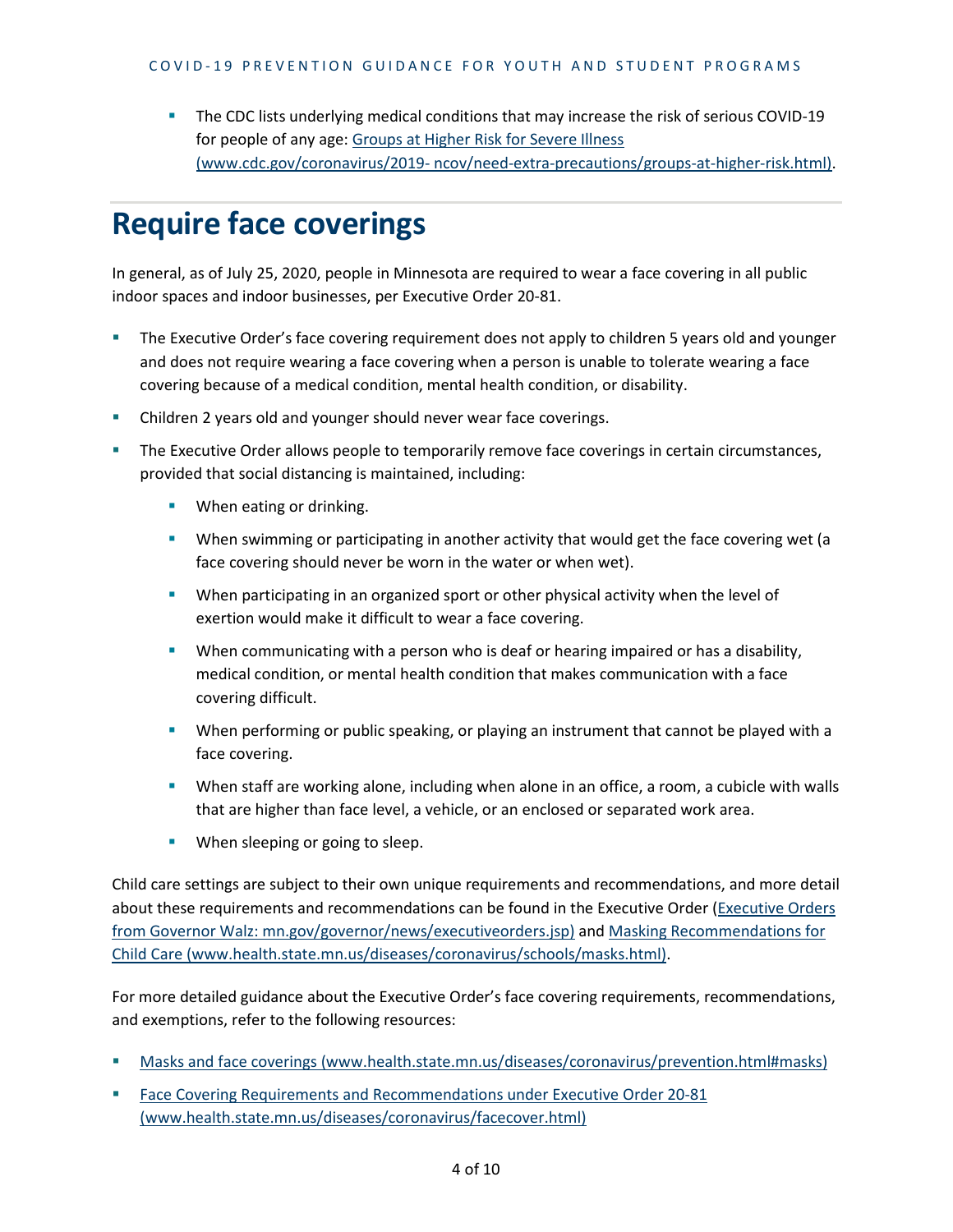- Frequently Asked [Questions About the Requirement to Wear Face Coverings](https://www.health.state.mn.us/diseases/coronavirus/facecoverfaq.html)  [\(www.health.state.mn.us/diseases/coronavirus/facecoverfaq.html\)](https://www.health.state.mn.us/diseases/coronavirus/facecoverfaq.html)
- [2020-2021 Planning Guide for Schools: Health Considerations for Navigating COVID-19](https://www.health.state.mn.us/diseases/coronavirus/schools/k12planguide.pdf)  [\(www.health.state.mn.us/diseases/coronavirus/schools/k12planguide.pdf\)](https://www.health.state.mn.us/diseases/coronavirus/schools/k12planguide.pdf)
- [Best Practices for Masks: Considerations for People with Disabilities and Special Health Needs](https://www.health.state.mn.us/diseases/coronavirus/guidemasks.pdf)  [\(www.health.state.mn.us/diseases/coronavirus/guidemasks.pdf\)](https://www.health.state.mn.us/diseases/coronavirus/guidemasks.pdf)

Wearing face coverings is not a substitute for frequent handwashing, avoiding touching the face, and practicing social distancing, which are our best tools to help prevent the spread of illness.

#### **Strategize meal times**

- Staff serving meals should follow [MDH's Food Service Worker Safety Information](https://www.health.state.mn.us/diseases/coronavirus/schools/foodservice.pdf)  [\(www.health.state.mn.us/diseases/coronavirus/schools/foodservice.pdf\).](https://www.health.state.mn.us/diseases/coronavirus/schools/foodservice.pdf)
- Stagger meal times to minimize the number of people dining inside at one time and keep people 6 feet apart.
- Don't intermix groups, and maintain a consistent set of participants that are dining at the same time each day whenever possible. These steps will help minimize transmission and also allow for swift contact tracing if needed.
	- **EXECLE** Clean and disinfect common surfaces between groups.
	- If meals are typically served family-style, consider plating each meal to serve it so that multiple people are not using the same serving utensils (e.g., have staff serve food to participants).
	- Weather permitting, serve meals outside or in alternative indoor areas.

#### **Minimize opportunities for mixing between groups**

- Stagger arrival and/or dismissal times.
	- Minimize crowding at drop-off and pick-up times.
		- Designate times for families to come, consider staggering times if possible.
		- Whenever possible, participant pick-up and drop-off should occuroutside.
		- Add visual cues or barriers to direct traffic flow and distancing.
		- Develop signage and processes to minimize interactions of families and participants.
	- **Consider dividing participant entry points rather than funneling all participants through the** same entry space. These approaches can limit the amount of close contact between participants in high-traffic situations and times.
	- **MDH recognizes that busing times are often tightly scheduled. Consider making arrival** schedule changes for participants who walk or are dropped off by a parent or caregiver.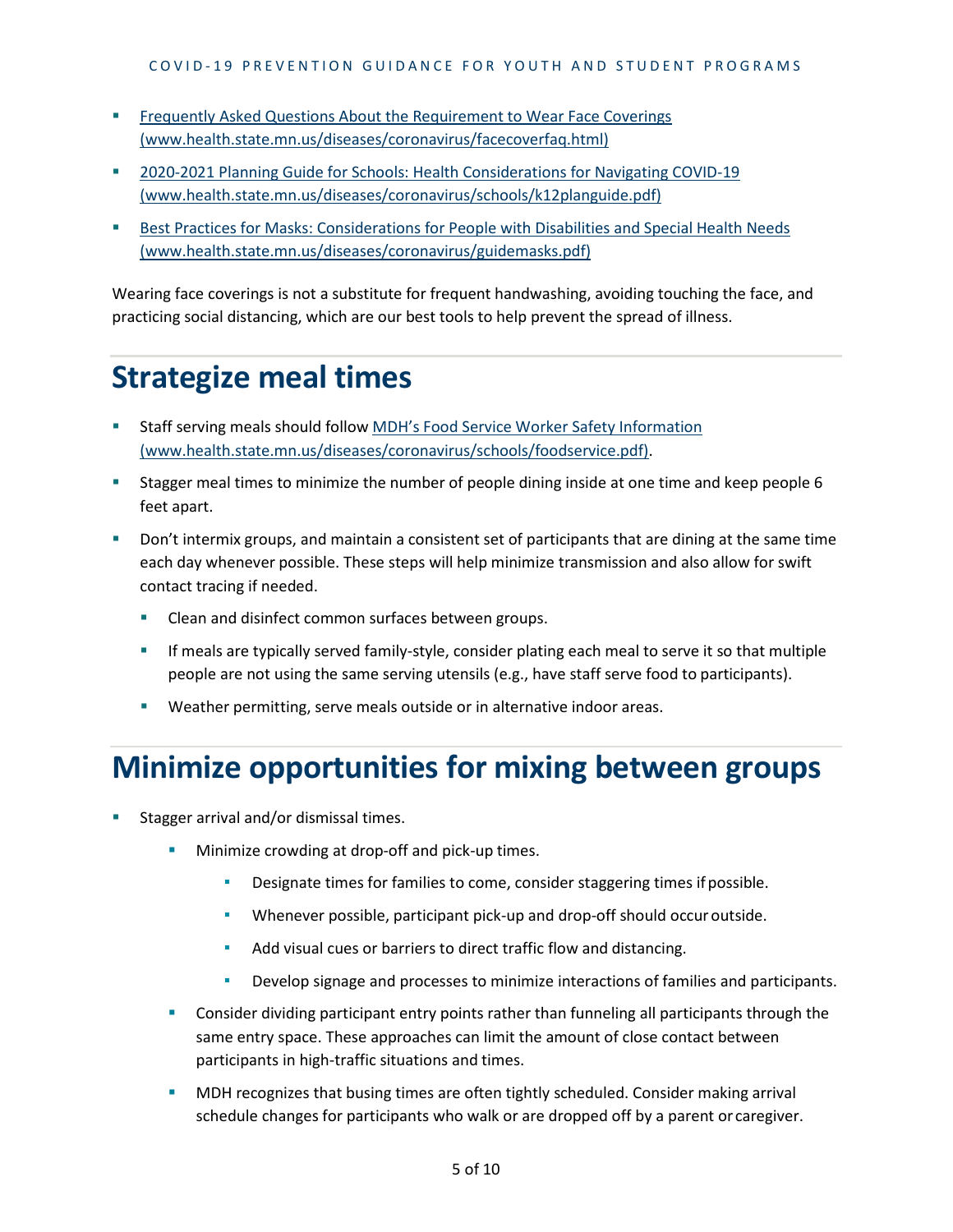- Pursue virtual group events, gatherings, or meetings, if possible, and promote social distancing of at least 6 feet between people if events are held. Limit group size following current state guidance.
- Nonessential visitors, volunteers, and activities involving external groups or organizations should be limited to the extent feasible. In the event external groups and partners participate in programming, they should receive guidance and training on how to implement programming safely.
- Pursue virtual activities and events in lieu of field trips, assemblies, and special performances, as possible.
- Avoid taking multiple groups to the bathrooms at once (e.g., avoid having all classes use the bathroom right after lunch or recess).
- Follow MDH's guidance on playgrounds, youth sports, and reopening of swimming pools.
	- **•** Offer outdoor play in staggered shifts. If multiple groups are outside at the same time, they should have a minimum of 6 feet of open space between outdoor play areas or visit these areas in shifts so that they are not congregating. Always wash hands immediately after outdoor playtime.
	- Keep groups together; maintain the same groups from day to day. This will help reduce potential exposures and may prevent an entire program from shutting down if exposure occurs.
	- [Playground Guidance for Schools and Child Care Programs](https://www.health.state.mn.us/diseases/coronavirus/schools/playground.pdf)  [\(www.health.state.mn.us/diseases/coronavirus/schools/playground.pdf\)](https://www.health.state.mn.us/diseases/coronavirus/schools/playground.pdf)
	- [COVID-19 Sports Guidance for Youth and Adults](https://www.health.state.mn.us/diseases/coronavirus/sportsguide.pdf)  [\(www.health.state.mn.us/diseases/coronavirus/sportsguide.pdf\)](https://www.health.state.mn.us/diseases/coronavirus/sportsguide.pdf)
	- [Reopening of Swimming Pool and Aquatic Facilities](https://www.health.state.mn.us/diseases/coronavirus/poolreopen.pdf)  [\(www.health.state.mn.us/diseases/coronavirus/poolreopen.pdf\)](https://www.health.state.mn.us/diseases/coronavirus/poolreopen.pdf)

#### **Encourage and reinforce social norms and health etiquette**

- Promote materials and trainings to ensure that staff, volunteers, and participants:
	- **Wash hands often with soap and water for at least 20 seconds, especially after having been** in a public place or after blowing your nose, coughing, or sneezing. If soap and water are not available, use a hand sanitizer that contains at least 60% alcohol.
	- Hand Hygiene [\(www.health.state.mn.us/people/handhygiene/index.html\)](https://www.health.state.mn.us/people/handhygiene/index.html)
- Always cover your mouth and nose with a tissue when you cough or sneeze. Throw used tissues in the trash. If you don't have a tissue, cough or sneeze into your arm orelbow.
	- Cover Your Cough [\(www.health.state.mn.us/people/cyc/index.html\)](https://www.health.state.mn.us/people/cyc/index.html)
- Ask staff, volunteers, and participants to wash hands upon arriving, before and after eating meals, before and after applying sunscreen, and when entering or leaving indoorspaces.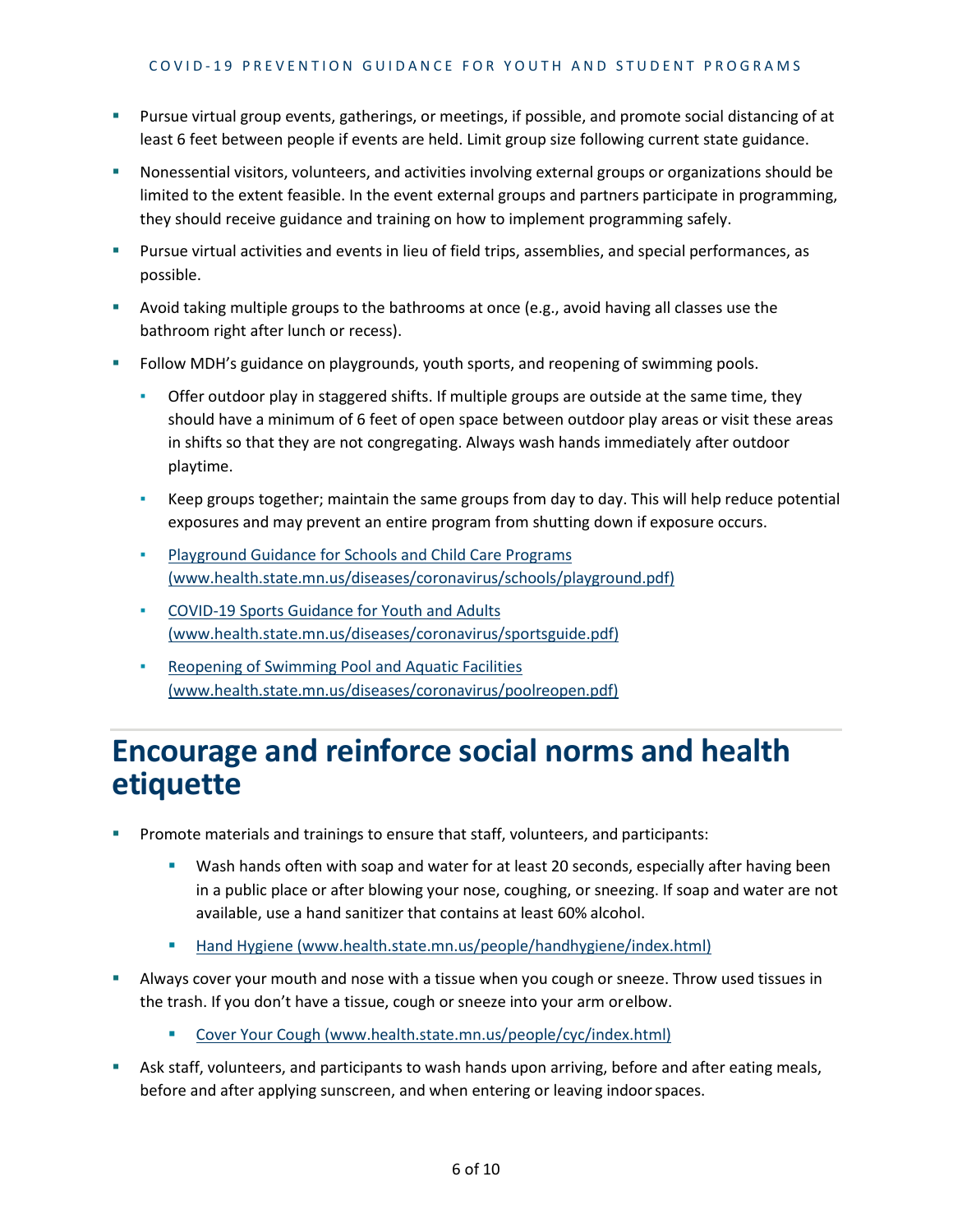- **Consider ways to reinforce good hand hygiene. For example, provide incentives for proper** and thorough handwashing.
- **Exercise caution if using shared public amenities like picnic tables and benches. Assume such** equipment has not been cleaned.
- **Have staff, volunteers, and participants wash hands or use hand sanitizer if they come into contact** or use shared amenities.
- Have hand sanitizer and tissues readily available for use by staff, volunteers, and participants.
- Ensure the availability of appropriate cleaning supplies for cleaning of high-touch surfaces.
- Educate staff, volunteers, and participants on the importance of avoiding touching their faces throughout the day, and washing their hands when they do.
- **Ensure participants aren't sharing water bottles, food, or other items.**
- **Exercise caution when using drinking fountains.**
- Think carefully about how drinking fountains are being used and how regularly they are being cleaned in making a decision to use them. Consider encouraging participants to use refillable water bottles to avoid direct contact with the fountain equipment.
- If you do use them, ensure there are hand hygiene products available right next to the drinking fountain and encourage users to perform hand hygiene before and after using one.
- **For licensed child care centers, follow current licensing standards regarding the use of reusable** water bottles or cups.
- Avoid using other employees' phones, desks, offices, or other work tools or equipment.
- Consider engaging program participants in developing communications or creative strategies to limit the spread of COVID-19 (e.g., develop a competition around creating new greetings, providing alternatives to hugs or high-fives).
- Post posters, use social media, email communication, etc. around symptoms of COVID-19 and health etiquette expectations.

#### **Promote health checks**

- Promote social distancing and reduce congestion where children may be receiving first aid or other health-related care.
	- Use the health services office for participants, staff, and volunteers with COVID-19 like symptoms or, if needed, create a satellite location for first aid or medication distribution.
	- **Consider using visual cues to demonstrate proper social distancing.**
- Emphasize the importance of daily health checks.
	- **This includes screening for participants, staff, and volunteers to ensure those who develop** symptoms are not attending.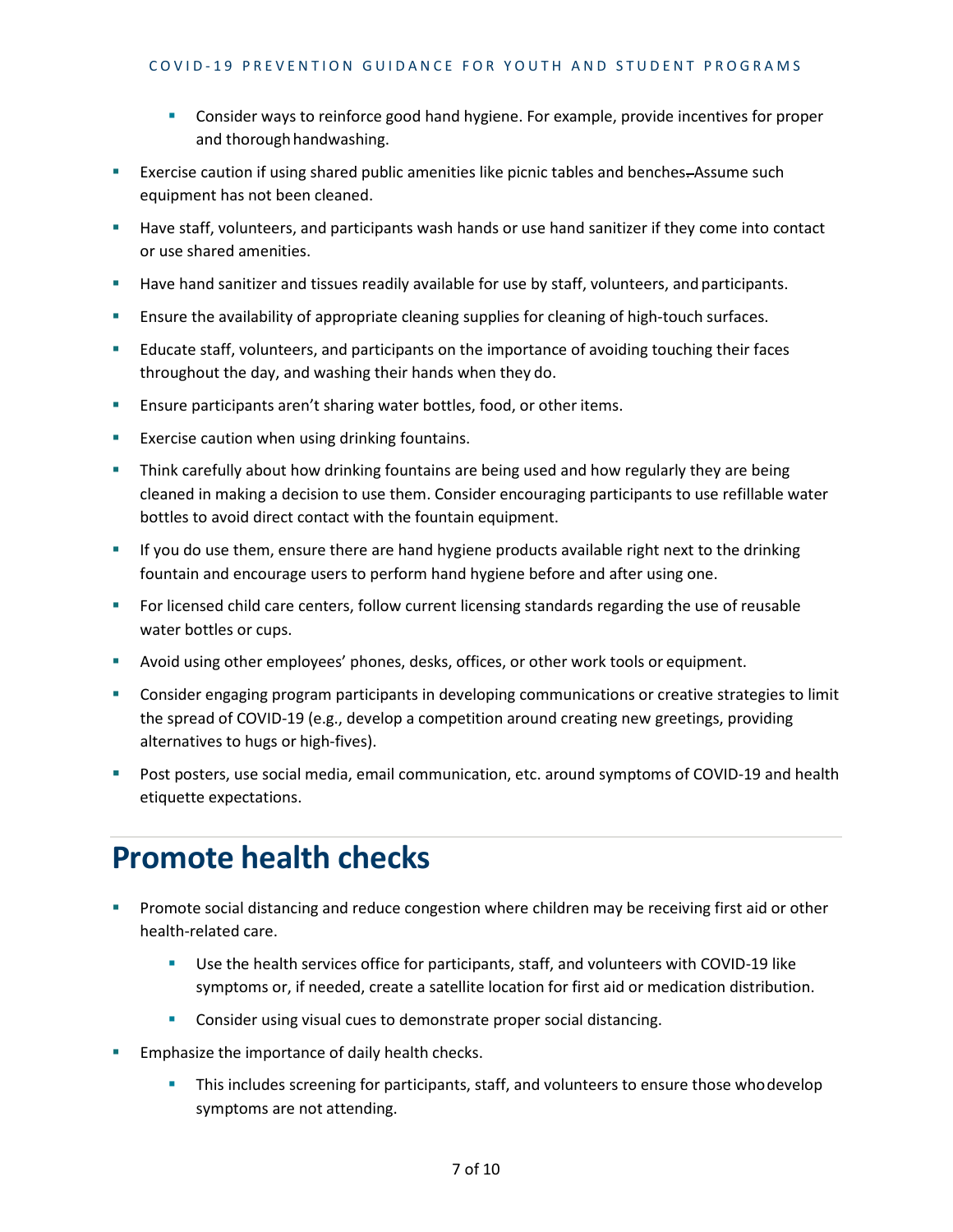- **EXECTED:** Screening process for children: CDC: Guidance for Child Care Programs that Remain [Open \(www.cdc.gov/coronavirus/2019-ncov/community/schools](https://www.cdc.gov/coronavirus/2019-ncov/community/schools-childcare/guidance-for-childcare.html#ScreenChildren)[childcare/guidance-for-childcare.html#ScreenChildren\).](https://www.cdc.gov/coronavirus/2019-ncov/community/schools-childcare/guidance-for-childcare.html#ScreenChildren)
- Consider using a similar system to the employee screening checklist: [Visitor and](https://www.health.state.mn.us/diseases/coronavirus/facilityhlthscreen.pdf) [Employee Health Screening Checklist](https://www.health.state.mn.us/diseases/coronavirus/facilityhlthscreen.pdf)  [\(www.health.state.mn.us/diseases/coronavirus/facilityhlthscreen.pdf\).](https://www.health.state.mn.us/diseases/coronavirus/facilityhlthscreen.pdf)
- If it is not feasible to conduct health screening given the setting:
	- **Provide parent education about the importance of monitoring symptoms and** staying home while ill through classroom applications and other district messaging.
	- Ask about access to thermometers and consider implementing temperature checks for households that do not have one.
	- Use existing outreach systems to provide text and email reminders to staff and families to check for symptoms of household members in the morning and evening.
- Use exclusion guidance and isolate symptomatic staff and program participants.
	- Follow exclusions guidance and ensure staff and participates stay home whensick: [Decision Tree for People with COVID-19 Symptoms in Youth, Student, and Child](https://www.health.state.mn.us/diseases/coronavirus/schools/exguide.pdf) Care [Programs \(www.health.state.mn.us/diseases/coronavirus/schools/exguide.pdf\).](https://www.health.state.mn.us/diseases/coronavirus/schools/exguide.pdf)
	- **Review sick policies to ensure they are supportive of participants and staff staying home** when sick.
	- Have a plan if staff or participants get sick.
		- Make a plan with parents prior to sessions around expectations if their child becomes ill while at the program.
		- Plan to have a room or area that can be used to isolate a symptomatic staff member, volunteer, or participants while they wait to be picked up or are able to leave on their own; ensure there is enough space for multiple people placed at least 6 feet apart (in the case more than one participant becomes ill).
		- **Ensure that they have hygiene supplies available, including a cloth mask, facial** tissues, and alcohol-based hand rub.
	- **If you have a participant or staff who is diagnosed with COVID-19 reach out to MDH or your** local public health agency for further direction.

## **Be mindful of traveling**

- **EXECT 1** Limit participation in programming to participants and staff who are arriving from Minnesota or bordering states.
- Encourage staff to limit their interactions with others on their time off.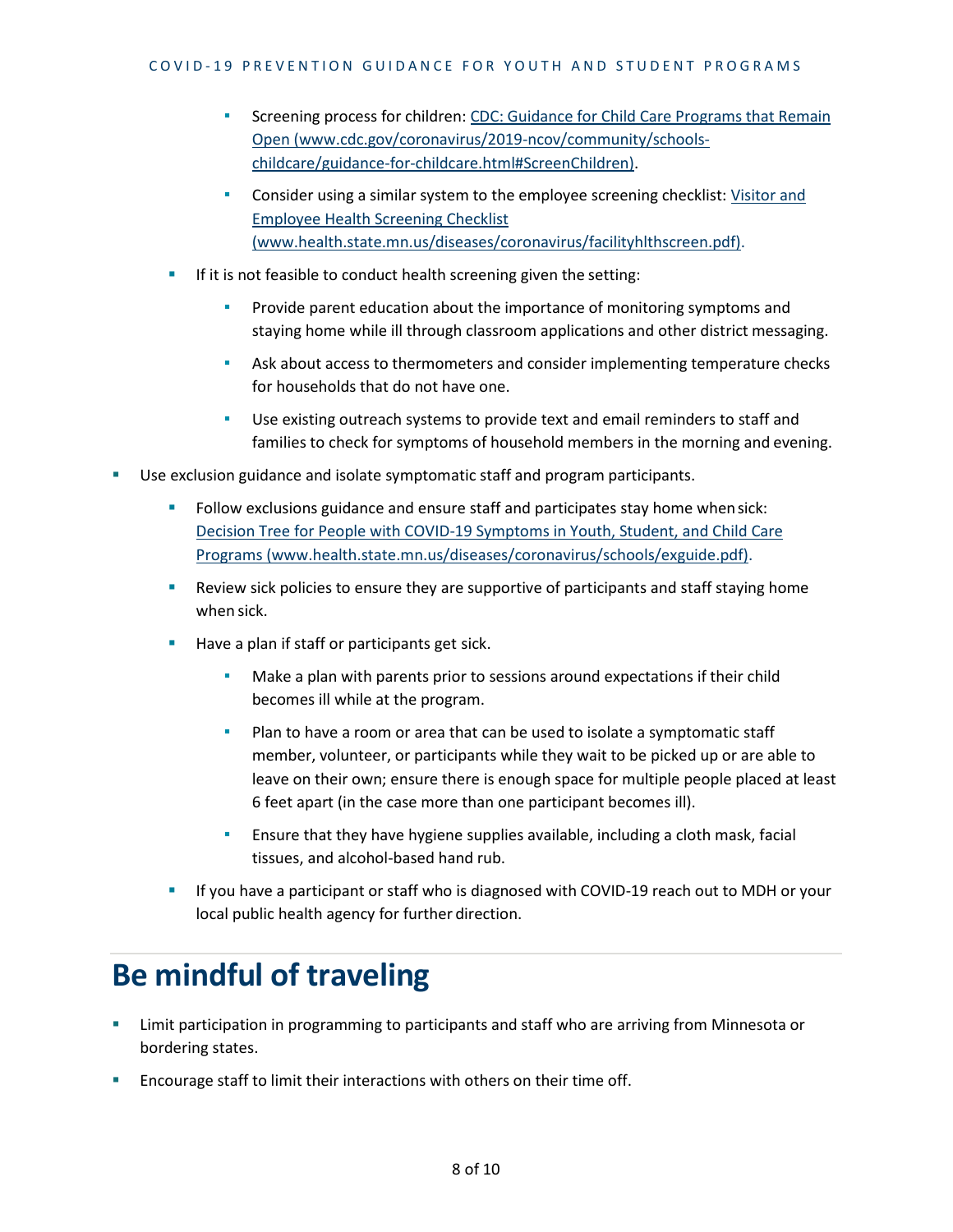#### **Promote a safe workplace for staff and volunteers**

- Hold staff and volunteer meetings virtually or in a large enough space to accommodate social distancing.
- Encourage non-essential planning and preparatory activities be conducted outside program facilities.
	- **Consider allowing staff and volunteers to use alternate spaces (e.g., telecommute) for** discretionary preparation time.
	- **Conduct professional development virtually whenever possible.**
- Ensure policies are supportive of participants, staff, and volunteers staying home when sick and offer options for people who are at high risk of developing serious symptoms associated with COVID-19.
	- Explore opportunities for staff and volunteers who cannot be on-site due to their own highrisk conditions or those of their family members to complete work using alternate spaces (e.g., telecommute).
- Ensure classroom access to hand hygiene products (e.g., hand sanitizer, soap, tissues, disinfectant wipes).
	- **E** Ensure the availability of appropriate cleaning supplies (e.g., disinfectant wipes) for cleaning of high-touch surfaces.
	- **Have hand sanitizer and tissues readily available for use by participants, staff, and volunteers** throughout the building.
- Arrange classrooms to allow staff and volunteers to practice social distancing.
	- **Turn desks to face in the same direction (rather than facing participants) to reduce** transmission caused from virus-containing droplets (e.g., from talking, coughing, sneezing).
- Ensure daily cleaning of the program environment.
	- **BED 2018 Routine cleaning and disinfecting is key to maintaining a safe environment for staff,** volunteers, and participants. Cleaning removes dirt and most germs and is usually done with soap and water. Disinfecting kills most germs, depending on the type of chemical, and only when the chemical product is used as directed on the label.
	- **Adapt practices to ensure high-touch surfaces such as doorknobs, stair rails, counters, dining** hall tables and benches, program equipment, and other items are regularly cleaned and disinfected.
	- **Follow MDH guidance for cleaning and disinfecting:** 
		- [COVID-19 Cleaning and Disinfecting Guidance for Schools and Child Care Programs](https://www.health.state.mn.us/diseases/coronavirus/schools/clean.html) [\(www.health.state.mn.us/diseases/coronavirus/schools/clean.html\)](https://www.health.state.mn.us/diseases/coronavirus/schools/clean.html)
		- **[COVID-19 Cleaning and Disinfecting Guidance for Institutes of Higher Education](https://www.health.state.mn.us/diseases/coronavirus/schools/cleanihe.html)** [\(www.health.state.mn.us/diseases/coronavirus/schools/cleanihe.html\)](https://www.health.state.mn.us/diseases/coronavirus/schools/cleanihe.html)